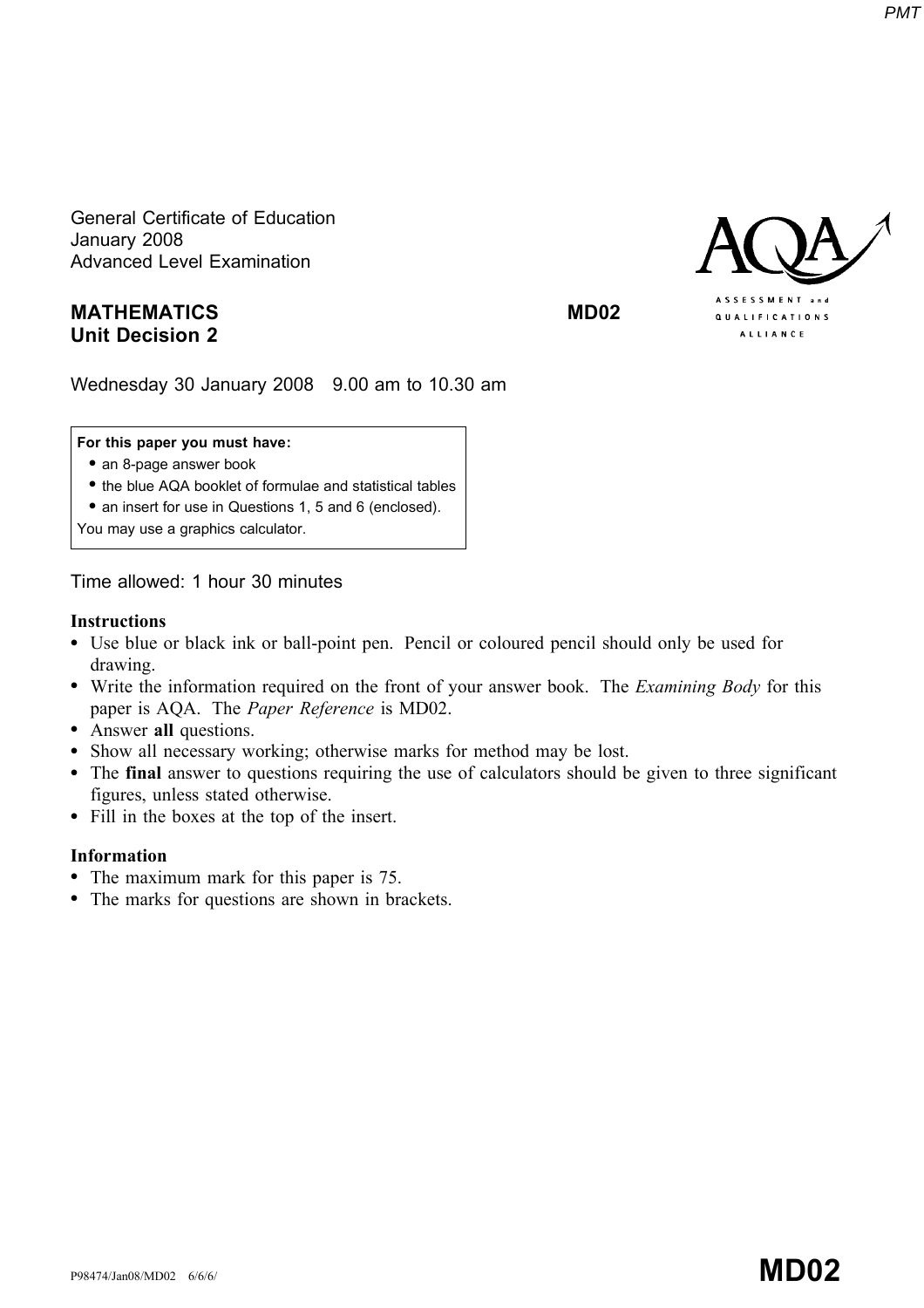## Answer all questions.

1 [Figures 1 and 2, printed on the insert, are provided for use in this question.]

A group of workers is involved in a building project. The table shows the activities involved. Each worker can perform any of the given activities.

| <b>Activity</b>  | Immediate<br>predecessors | <b>Duration (days)</b> | Number of<br>workers required |
|------------------|---------------------------|------------------------|-------------------------------|
| $\boldsymbol{A}$ |                           | 3                      | 5                             |
| $\boldsymbol{B}$ | $\boldsymbol{A}$          | 8                      | $\overline{2}$                |
| $\mathcal{C}$    | $\boldsymbol{A}$          | 7                      | 3                             |
| $\overline{D}$   | B, C                      | 8                      | 4                             |
| $E_{\rm}$        | $\mathcal{C}$             | 10                     | $\overline{2}$                |
| $\cal F$         | $\mathcal{C}$             | 3                      | 3                             |
| $\boldsymbol{G}$ | D, E                      | 3                      |                               |
| H                | $\boldsymbol{F}$          | 6                      |                               |
|                  | G, H                      |                        |                               |

- (a) Complete the activity network for the project on **Figure 1**. (2 marks)
- (b) Find the earliest start time and the latest finish time for each activity, inserting their values on **Figure 1.** (4 marks)
- (c) Find the critical path and state the minimum time for completion. (2 marks)
- (d) The number of workers required for each activity is given in the table above. Given that each activity starts as early as possible and assuming there is no limit to the number of workers available, draw a resource histogram for the project on Figure 2, indicating clearly which activities take place at any given time. (4 marks)
- (e) It is later discovered that there are only 7 workers available at any time. Use resource levelling to explain why the project will overrun and indicate which activities need to be delayed so that the project can be completed with the minimum extra time. State the minimum extra time required. (3 marks)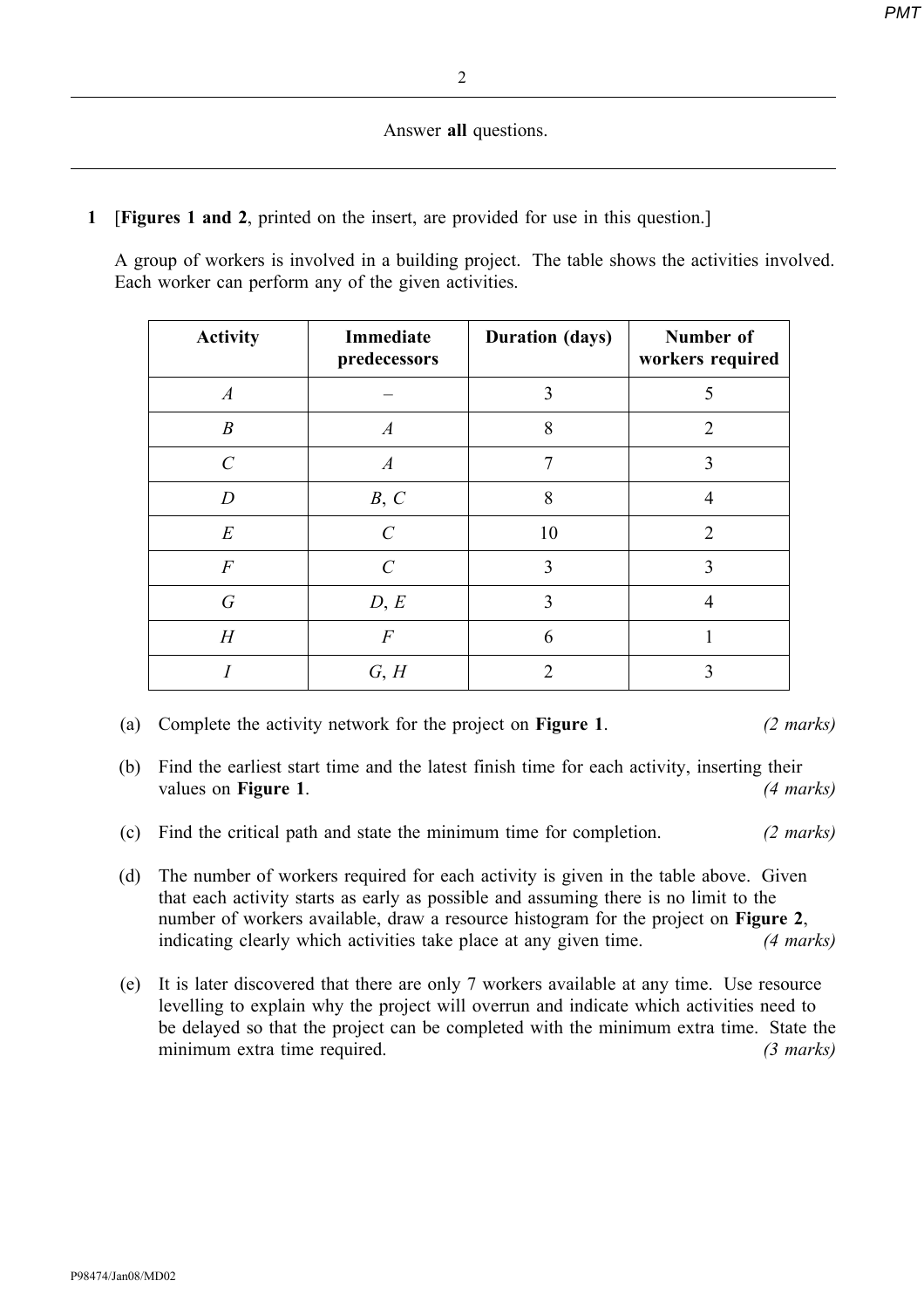|        | Ash | <b>Bob</b> | Col | Dan   | Emma |
|--------|-----|------------|-----|-------|------|
| Task 1 | 14  | 10         | 12  | 12    | 14   |
| Task 2 | 11  | 13         | 10  | 12    | 12   |
| Task 3 | 13  | 11         | 12  | $***$ | 12   |
| Task 4 | 13  | 10         | 12  | 13    | 15   |

2 The following table shows the times taken, in minutes, by five people, Ash, Bob, Col, Dan and Emma, to carry out the tasks 1, 2, 3 and 4. Dan cannot do task 3.

Each of the four tasks is to be given to a different one of the five people so that the overall time for the four tasks is minimised.

- (a) Modify the table of values by adding an extra row of non-zero values so that the Hungarian algorithm can be applied. (1 mark)
- (b) Use the Hungarian algorithm, reducing columns first then rows, to decide which four people should be allocated to which task. State the minimum total time for the four tasks using this matching. (8 marks)
- (c) After special training, Dan is able to complete task 3 in 12 minutes. Determine, giving a reason, whether the minimum total time found in part (b) could be improved.

(2 marks)

3 Two people, Rob and Con, play a zero-sum game.

The game is represented by the following pay-off matrix for Rob.

|     | <b>Strategy</b> |  |  |
|-----|-----------------|--|--|
|     | $\mathbf{R}_1$  |  |  |
| Rob | R <sub>2</sub>  |  |  |
|     | $R_3$           |  |  |

Con

(a) Explain what is meant by the term 'zero-sum game'. (1 mark) (b) Show that this game has no stable solution. (3 marks) (c) Explain why Rob should never play strategy  $R_3$  (1 mark)

- (d) (i) Find the optimal mixed strategy for Rob. (7 marks)
	- (ii) Find the value of the game. (1 mark)

## Turn over  $\blacktriangleright$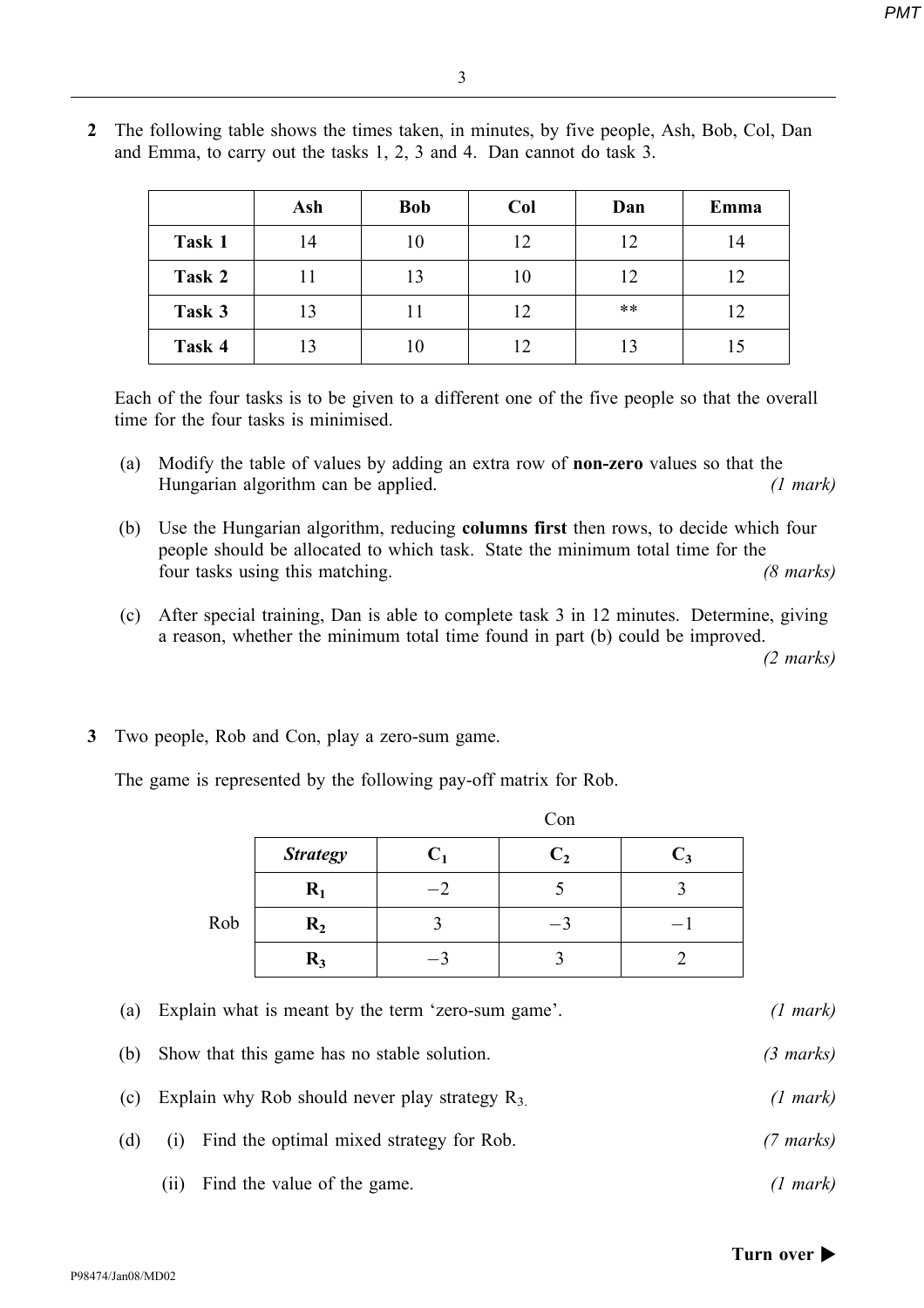- 4
- 4 A linear programming problem involving the variables  $x$ ,  $y$  and  $z$  is to be solved. The objective function to be maximised is  $P = 2x + 3y + 5z$ . The initial Simplex tableau is given below.

| $\boldsymbol{P}$ | $\boldsymbol{x}$ | $\boldsymbol{v}$ | z                 | S | $\boldsymbol{u}$ | value |
|------------------|------------------|------------------|-------------------|---|------------------|-------|
|                  | $-2$             | $-3$             | $-5$              |   |                  |       |
|                  |                  |                  |                   |   |                  |       |
|                  | ◠                |                  |                   |   |                  | 40    |
|                  |                  | ◠                | $\mathbf{\Omega}$ |   |                  | 33    |

- (a) In addition to  $x \ge 0$ ,  $y \ge 0$ ,  $z \ge 0$ , write down three inequalities involving x, y and z for this problem. (2 marks)
- (b) (i) By choosing the first pivot from the z-column, perform one iteration of the Simplex method. (4 marks)
	- (ii) Explain how you know that the optimal value has not been reached. (1 mark)
- (c) (i) Perform one further iteration. (4 marks)
	- (ii) Interpret the final tableau and state the values of the slack variables. (3 marks)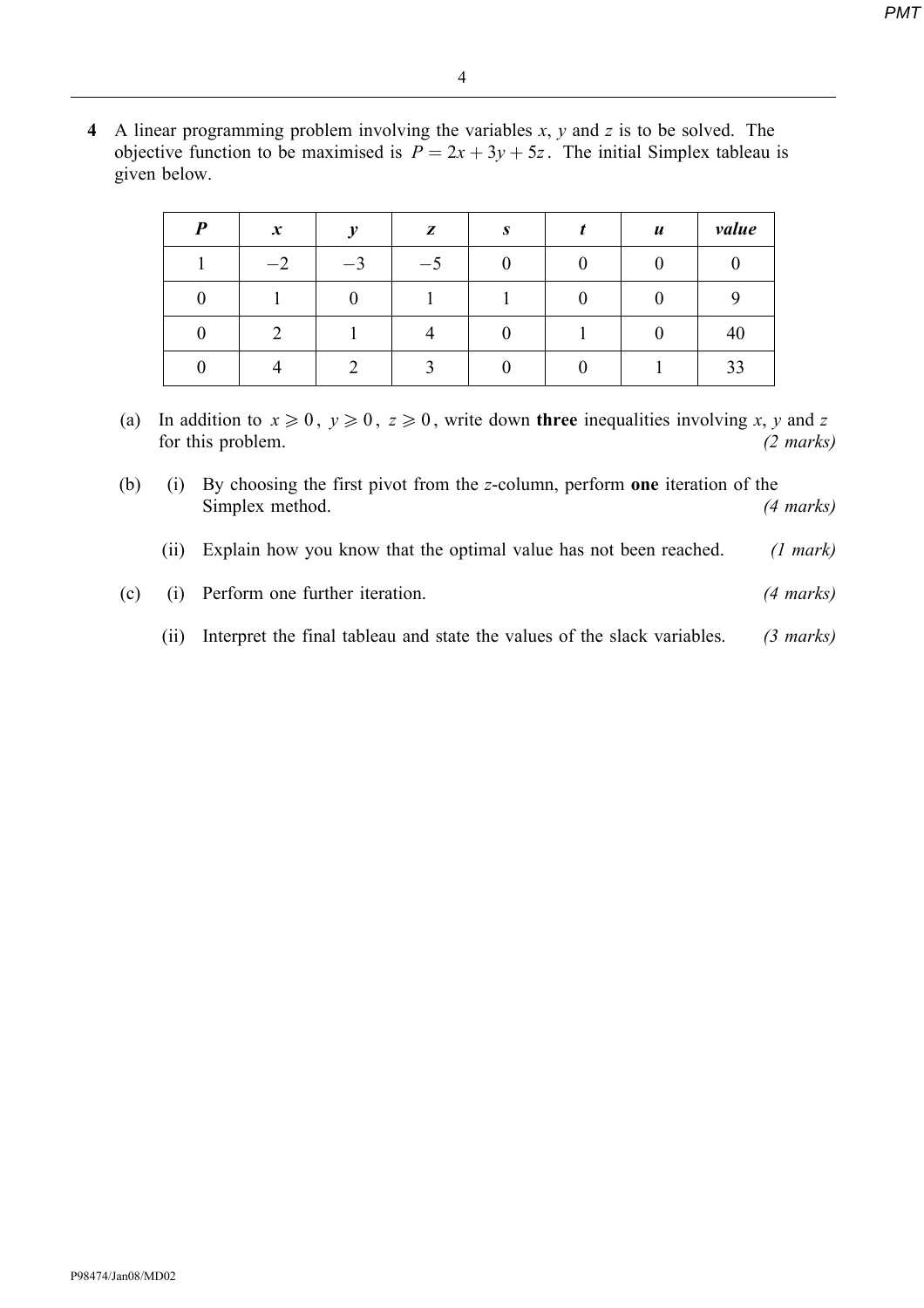- 5
- 5 [Figure 3, printed on the insert, is provided for use in this question.]

The following network shows 11 vertices. The number on each edge is the cost of travelling between the corresponding vertices. A negative number indicates a reduction by the amount shown.



- (a) Working backwards from  $T$ , use dynamic programming to find the minimum cost of travelling from  $S$  to  $T$ . You may wish to complete the table on **Figure 3** as your solution. (6 marks)
- (b) State the minimum cost and the routes corresponding to this minimum cost. (3 marks)

## Turn over for the next question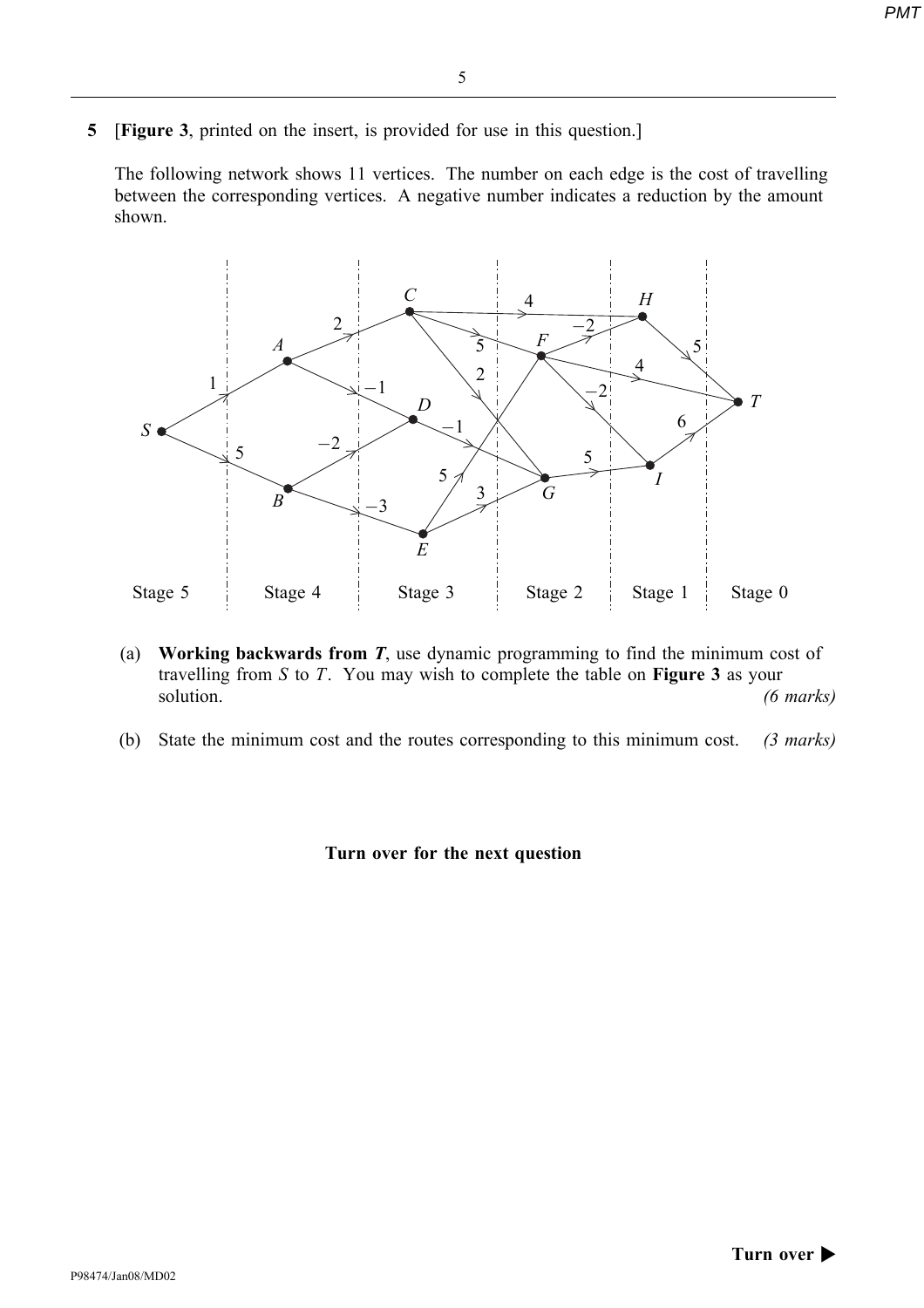6 [Figures 4, 5 and 6, printed on the insert, are provided for use in this question.]

Water has to be transferred from two mountain lakes  $P$  and  $Q$  to three urban reservoirs  $U$ , V and W. There are pumping stations at X, Y and Z.

The possible routes with the capacities along each edge, in millions of litres per hour, are shown in the following diagram.



- (a) On Figure 4, add a super-source, S, and a super-sink, T, and appropriate edges so as to produce a directed network with a single source and a single sink. Indicate the capacity of each of the edges you have added. (2 marks)
- (b) (i) Find the value of the cut  $C$ . (1 mark)
	- (ii) State what can be deduced about the maximum flow from S to T. (1 mark)
- (c) On Figure 5, write down the maximum flows along the routes SQZWT and SPYXZVT. (2 marks)
- (d) (i) On **Figure 6,** add the vertices S and T and the edges connecting S and T to the network. Using the maximum flows along the routes SQZWT and SPYXZVT found in part (c) as the initial flow, indicate the potential increases and decreases of flow on each edge. (2 marks)  $\frac{2 \text{ marks}}{2}$ 
	- (ii) Use flow augmentation to find the maximum flow from  $S$  to  $T$ . You should indicate any flow augmenting paths on Figure 5 and modify the potential increases and decreases of the flow on **Figure 6**. (4 marks)
- (e) State the value of the flow from  $Y$  to  $X$  in millions of litres per hour when the maximum flow is achieved. (1 mark)

## END OF QUESTIONS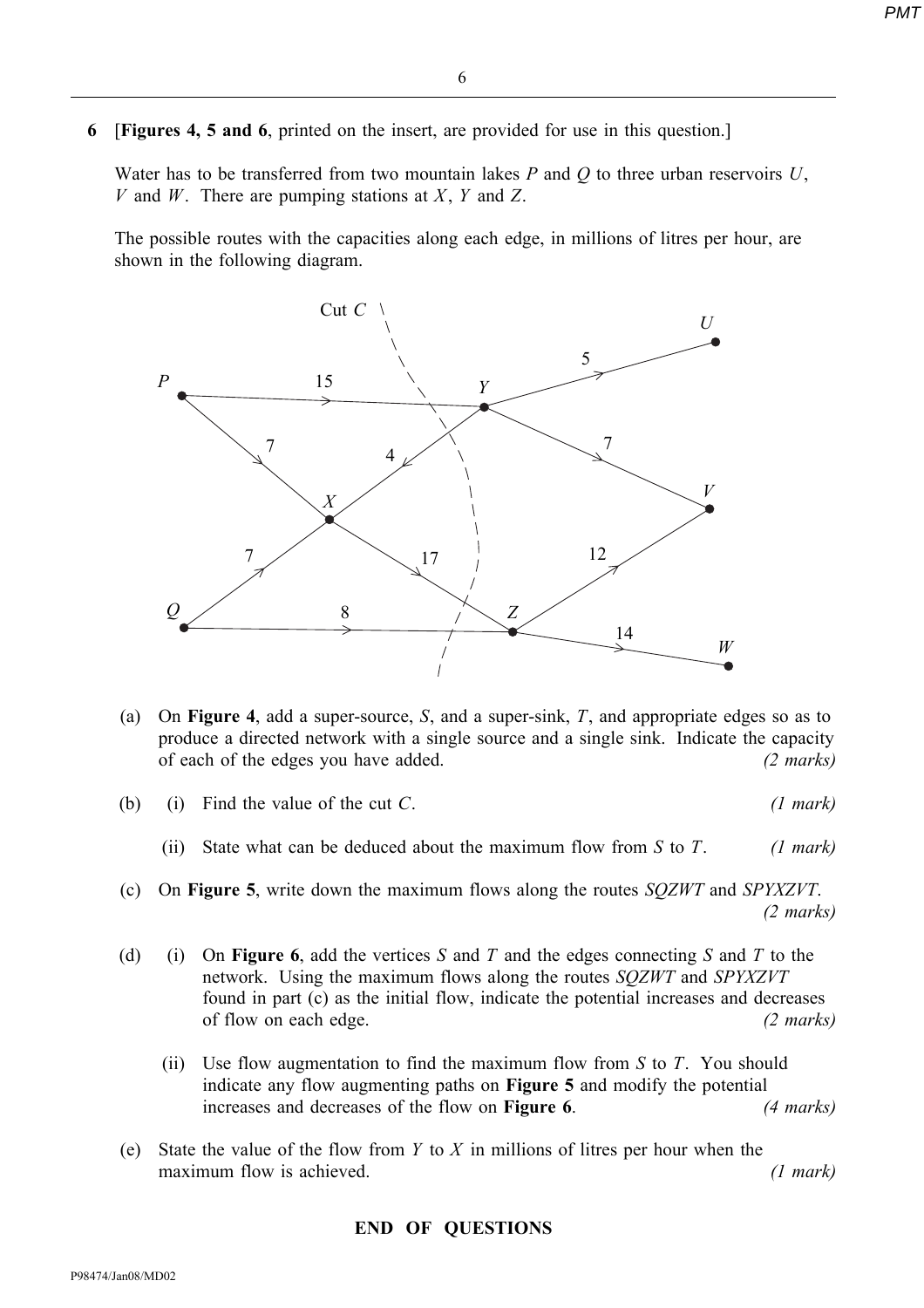There are no questions printed on this page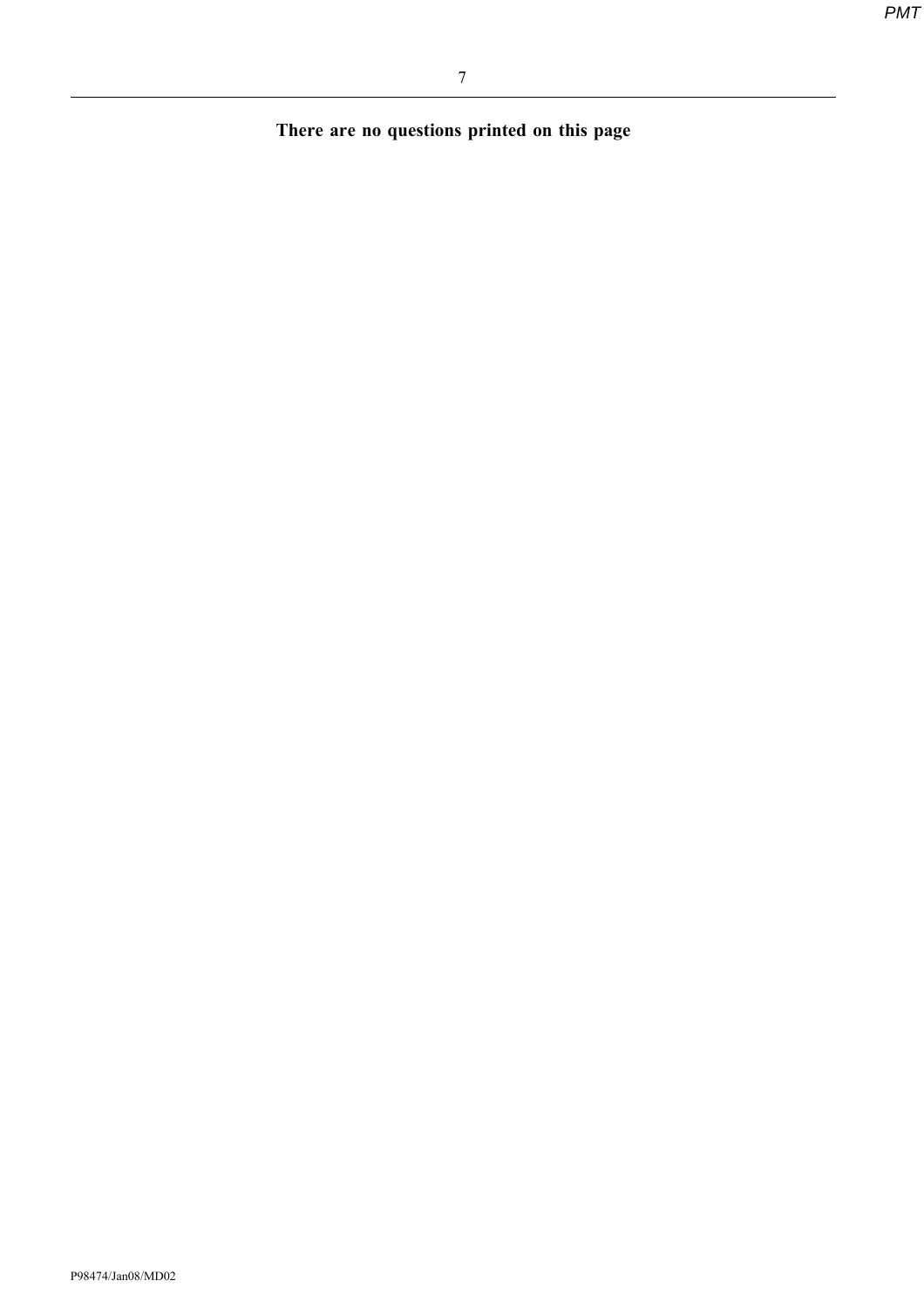There are no questions printed on this page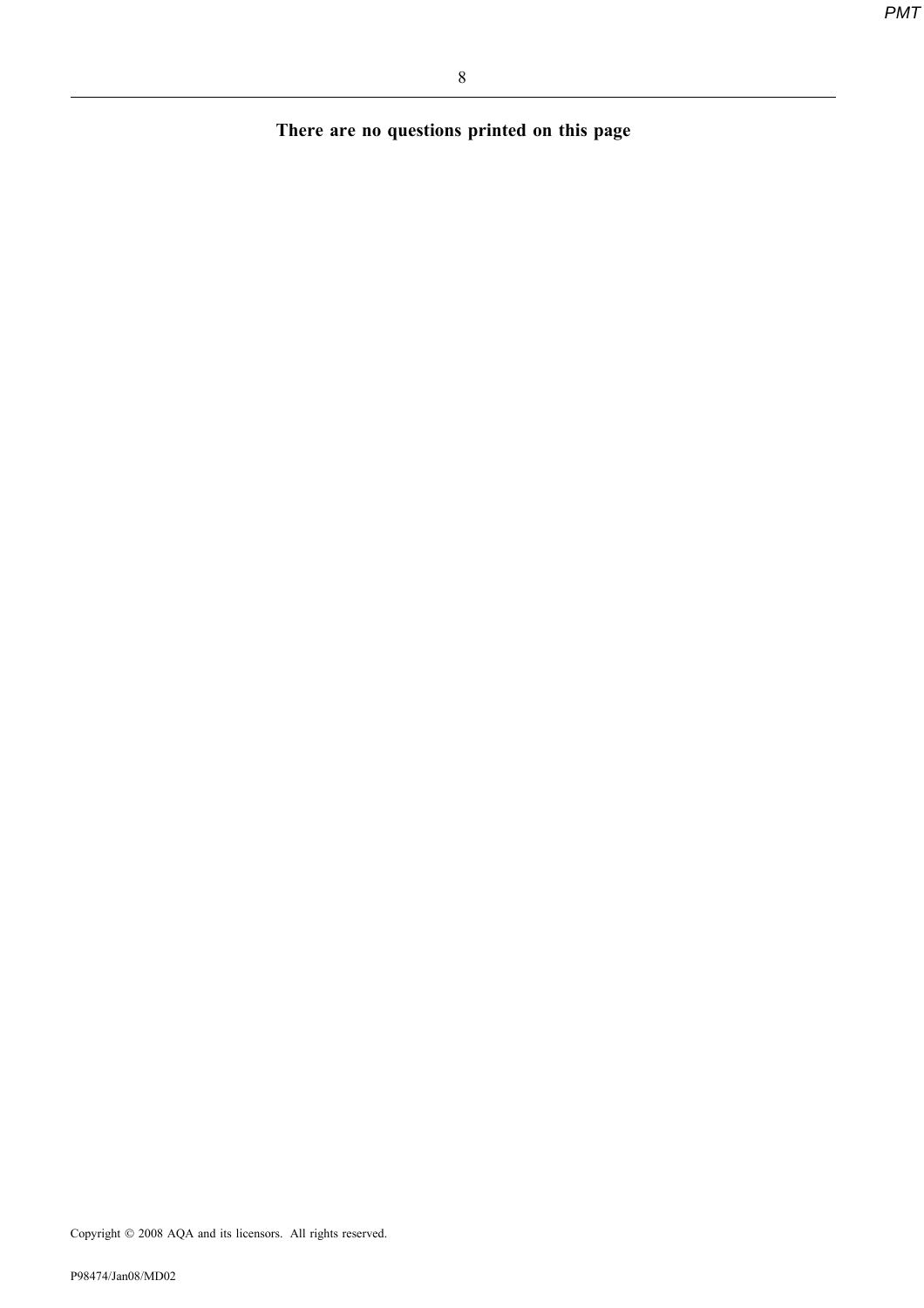| Surname             |  |  | <b>Other Names</b> |                         |  |  |
|---------------------|--|--|--------------------|-------------------------|--|--|
| Centre Number       |  |  |                    | <b>Candidate Number</b> |  |  |
| Candidate Signature |  |  |                    |                         |  |  |

General Certificate of Education January 2008 Advanced Level Examination

MATHEMATICS MD02 Unit Decision 2



# Insert

Insert for use in Questions 1, 5 and 6.

Fill in the boxes at the top of this page.

Fasten this insert securely to your answer book.

Turn over for Figure 1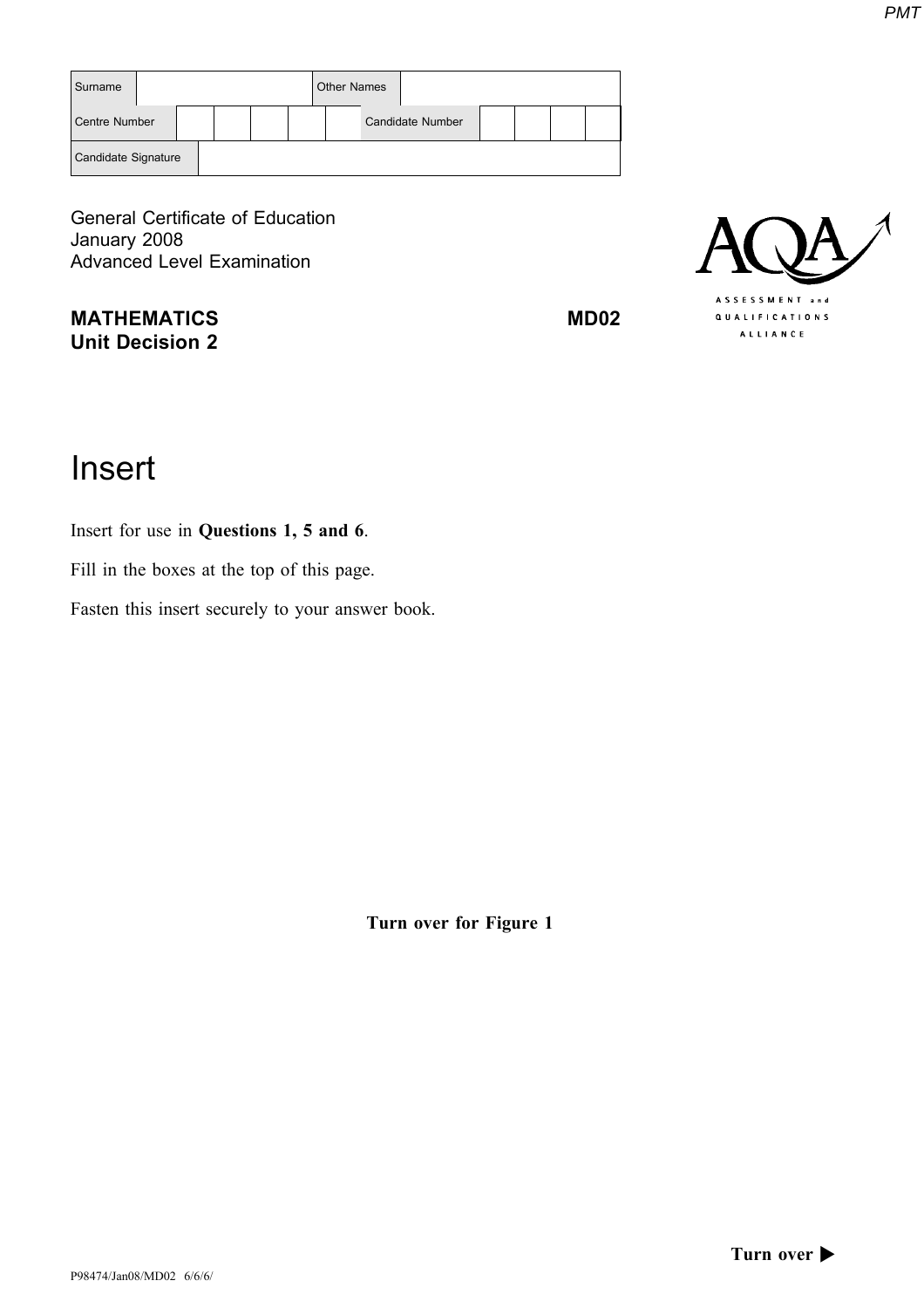Figure 1 (for use in Question 1) Figure 1 (for use in Question 1)



2

 $\circ$  $\infty$  $\overline{a}$  $\bullet$ in 4  $\tilde{\mathfrak{c}}$  $\sim$ 

Time (days)

Time (days)

 $\circ$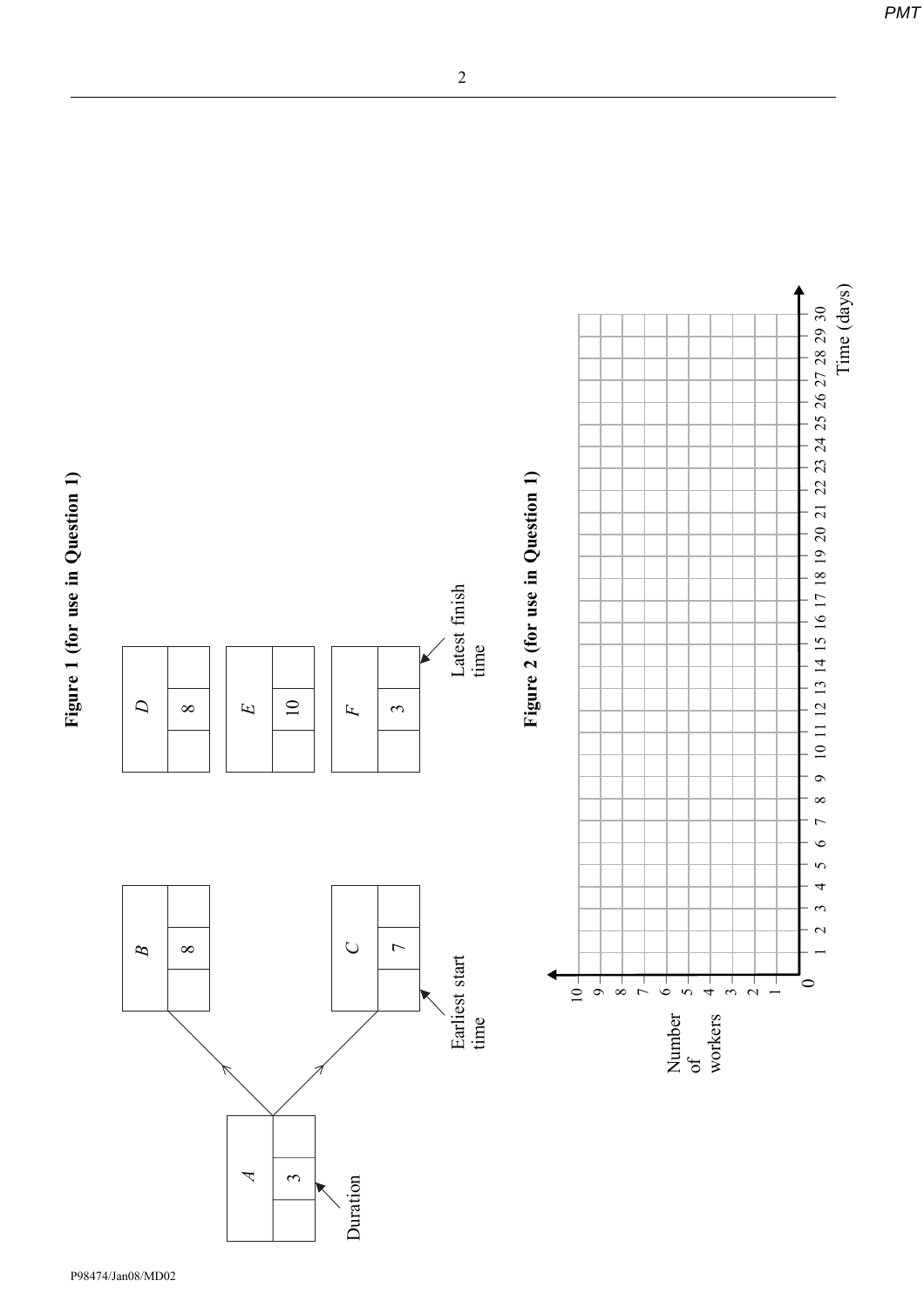| <b>Stage</b>     | <b>State</b>     | $\ensuremath{\textnormal{\textbf{From}}}$ | Value          |  |
|------------------|------------------|-------------------------------------------|----------------|--|
| $\mathbf{1}$     | $\boldsymbol{H}$ | $\cal T$                                  | $\mathfrak{S}$ |  |
|                  |                  |                                           |                |  |
|                  | $\cal I$         | $\cal T$                                  | $\sqrt{6}$     |  |
|                  |                  |                                           |                |  |
| $\boldsymbol{2}$ | $\cal F$         | $\boldsymbol{H}$                          | $-2 + 5 = 3$   |  |
|                  |                  | ${\cal T}$                                | $\overline{4}$ |  |
|                  |                  | $\cal I$                                  |                |  |
|                  |                  |                                           |                |  |
|                  | ${\cal G}$       | $\cal I$                                  |                |  |
|                  |                  |                                           |                |  |
| $\mathbf{3}$     | $\cal C$         | $\boldsymbol{H}$                          |                |  |
|                  |                  | $\cal F$                                  |                |  |
|                  |                  | $\cal G$                                  |                |  |
|                  |                  |                                           |                |  |
|                  |                  |                                           |                |  |
|                  |                  |                                           |                |  |
|                  |                  |                                           |                |  |
|                  |                  |                                           |                |  |
|                  |                  |                                           |                |  |
|                  |                  |                                           |                |  |
|                  |                  |                                           |                |  |
|                  |                  |                                           |                |  |
|                  |                  |                                           |                |  |
|                  |                  |                                           |                |  |
|                  |                  |                                           |                |  |
|                  |                  |                                           |                |  |
|                  |                  |                                           |                |  |
|                  |                  |                                           |                |  |
|                  |                  |                                           |                |  |
|                  |                  |                                           |                |  |
|                  |                  |                                           |                |  |
|                  |                  |                                           |                |  |
|                  |                  |                                           |                |  |

|  |  |  |  | Figure 3 (for use in Question 5) |  |
|--|--|--|--|----------------------------------|--|
|--|--|--|--|----------------------------------|--|